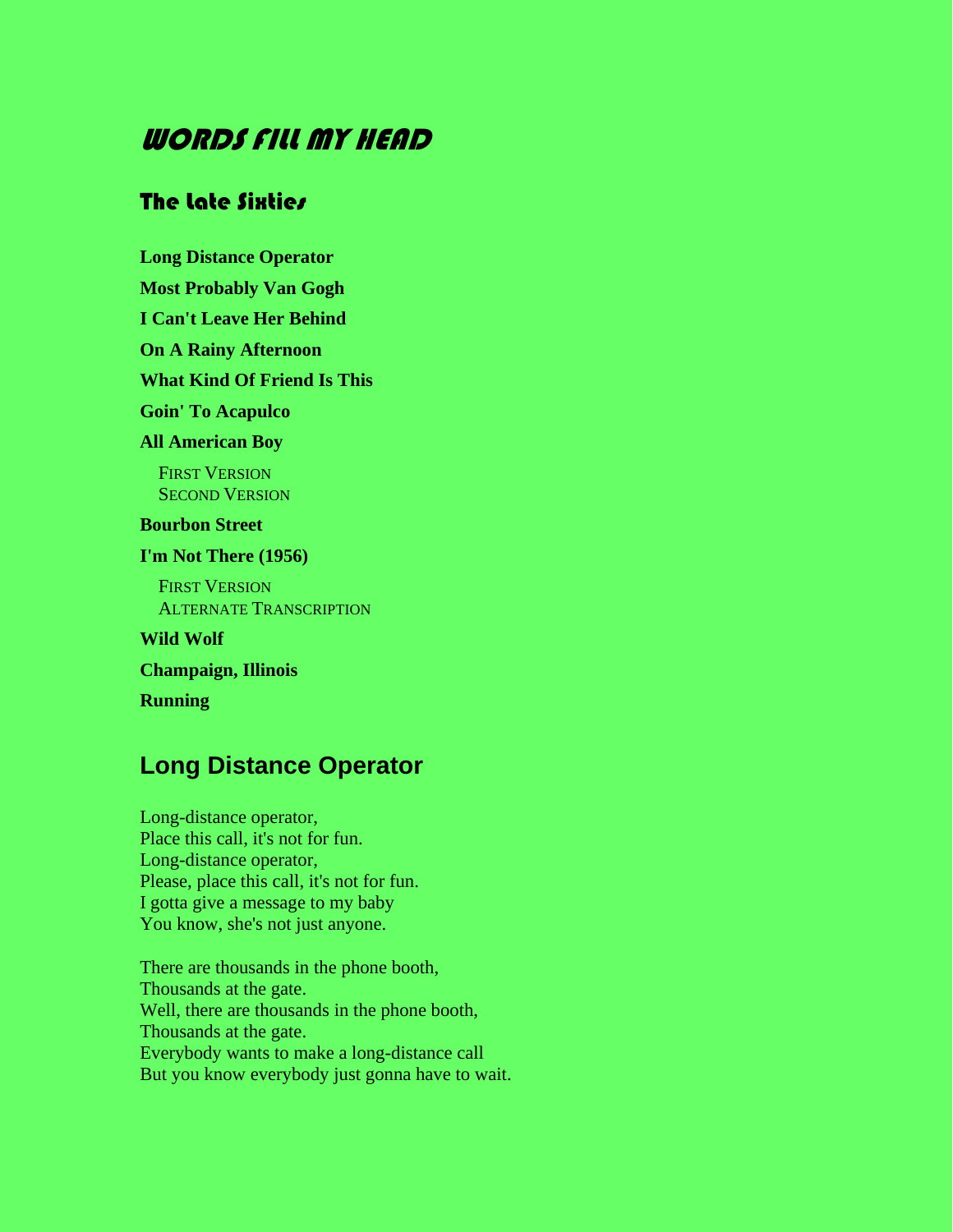She don't need no shotgun Blades are not her style. She don't need no shotgun Blades are not her style. She can poison you with her eyes She can kill you with her smile.

If the call comes from Louisiana, Please, let it rise. If the call comes from Louisiana, Please, let it rise. This phone booth's on fire, It's getting hot inside.

Ev'rybody wants to be my friend, Nobody wants to get higher. Ev'rybody wants to be my friend, Nobody wants to get higher. Long-distance operator, I believe I'm stranglin' on this telephone wire.

[Source: tape from The Berkeley Community Theatre, Berkeley, California, 4 December 1965, with help from Ron Mura]

[\[TOP\]](#page-0-1)

## <span id="page-1-0"></span>**Most Probably van Gogh**

When I'd ask why the painting was deadly Nobody could pick up my sign 'Cept for the cook she was always ready But she'd only ask what's on your mind She'd say that especially when it was raining I'd say "Oh, I don't know" But then she'd press and I'd say "See that painting, Do you think it's been done by van Gogh?".

The cook she said call her Maria She'd always point for the slim boy to come forth Saying he treat ?????? it's his own idea And he also makes trips to the North Have you ever seen his naked 'Cathleen' I'd say "Oh no, why does it show?" And she'd whisper in my ear that he's a half breed And I'd say "It's fine but can he paint like van Gogh?"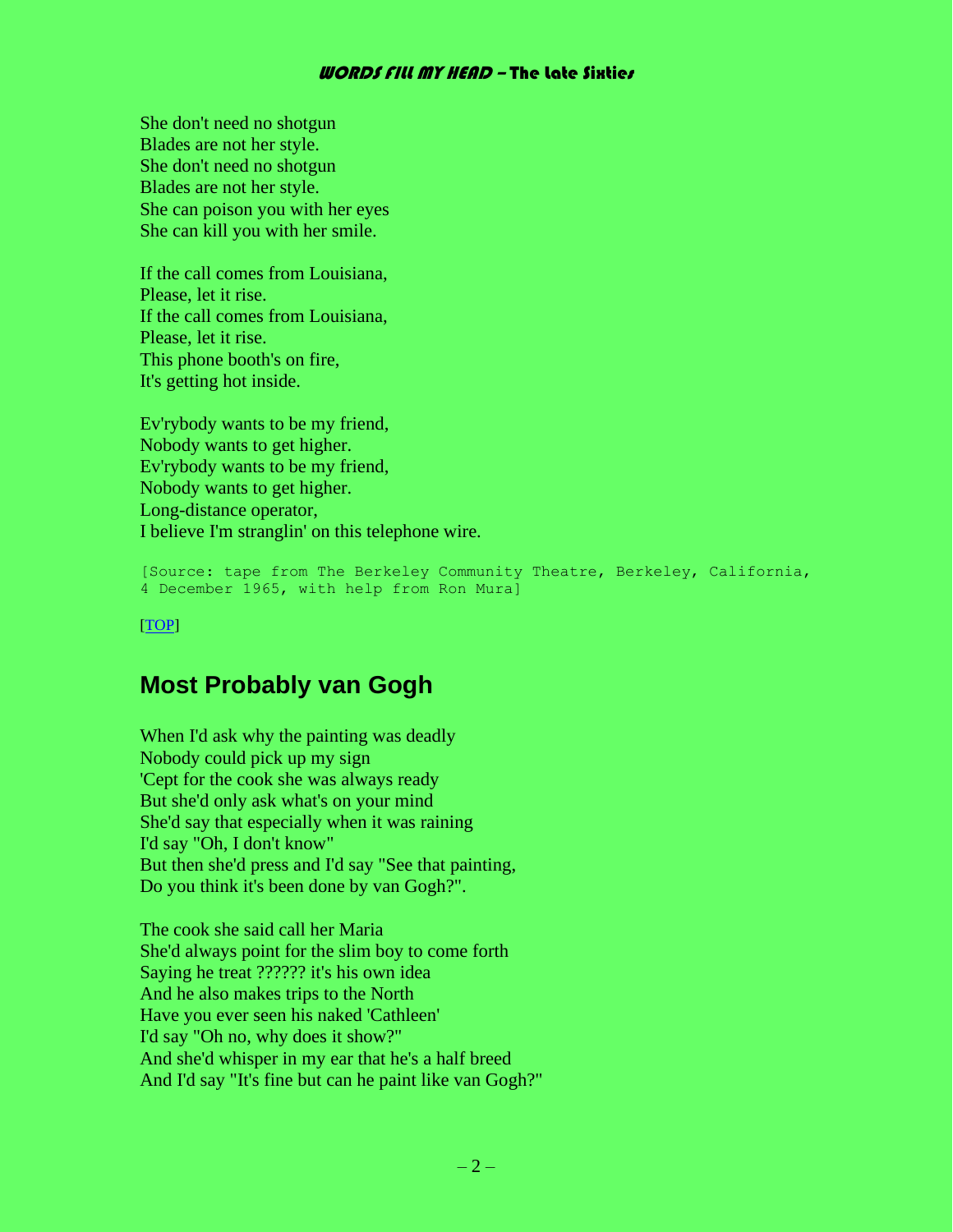I can't remember his name, he never gave it When I always figured he could go home Till when he gave me his card and said "Save it" I could see by his eyes he was alone And it was sad how his four leaf clover, Drawn on his calling card showed That it was given back to him a millon times over, And it most definiteley was not done by van Gogh.

You know she often came just to please me Though I sensed she could not understand And she made a thing out of it by saying "Go easy, He's a straight, but he's a very crooked straight man" And I'd say, "Does the girl in the calendar doubt it? And by the way is it Marilyn Monroe?" But she just spit softly and said "Why do you wanna know about it?" And I'd say "I was just wondering if she ever sat for van Gogh"

It was either her or the straight man who introduced me To Jeanette, Camilla's friend Who later on falsely accused me Of stealing her locket and her pen And I said "I don't have the locket" She said "You'd steal pictures of everybody's mother, I know" And I said "There's no locket, no picture of any mother I would pocket, Unless it's been done by van Gogh"

Camilla's house, it's stood on the outskirts How strange to see the chandeliers destroy While patiently he fills her coffee Of foxhunts and ????

[Source: Denver Hotel Room tape, 12–13 March 1966]

[\[TOP\]](#page-0-1)

## <span id="page-2-0"></span>**I Can't Leave Her Behind**

Why I can't leave her I don't know Well she leads me where she goes I can't find her nowhere Well she needs me here Honey I just can't hear her walking I just can't hear her talk Though sometimes you know I will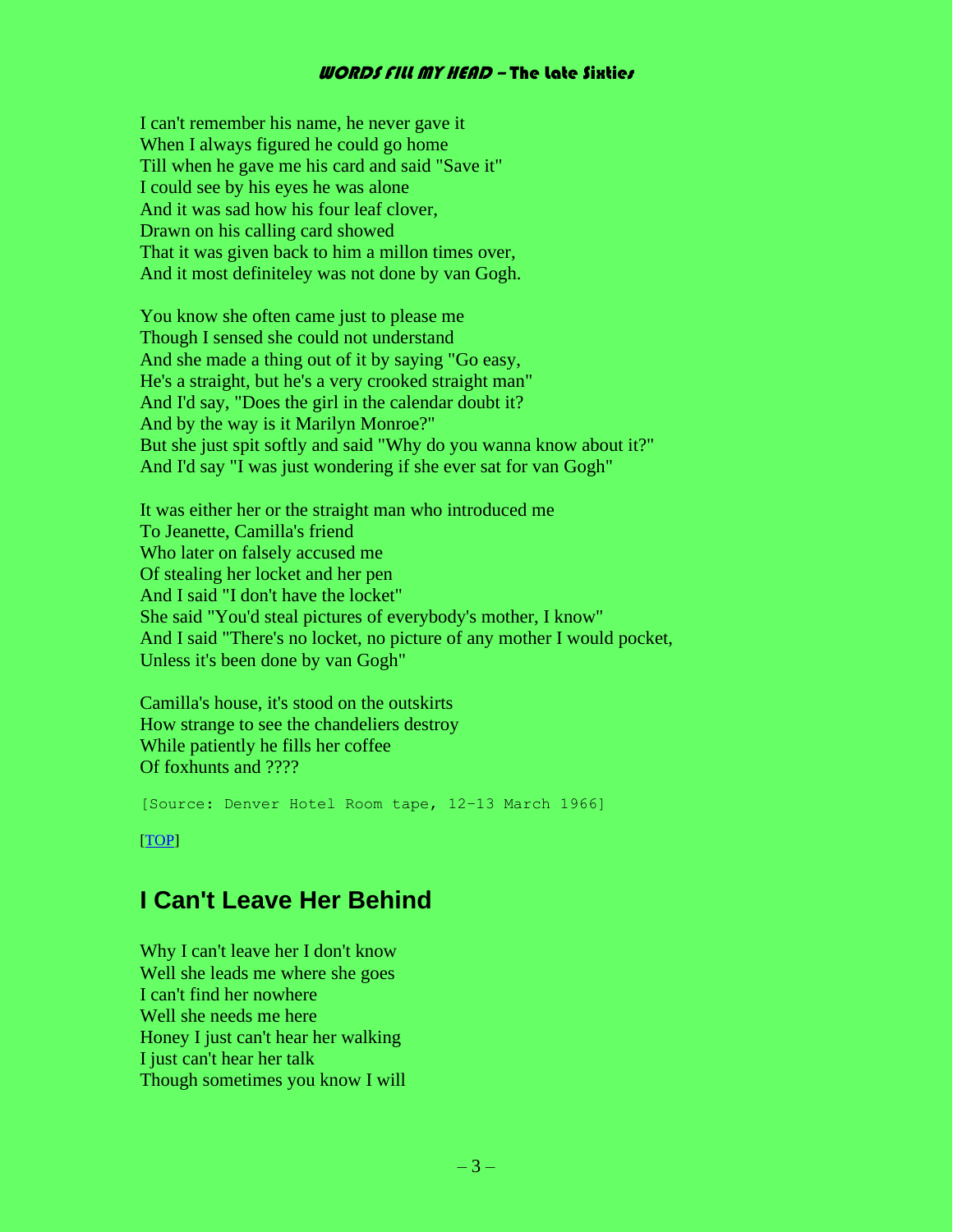And when it comes my way I'll just be left standing night and day I will call her and say That I don't try, try, I try but she cried And I can't leave her behind

[Some Other Kind Of Songs -- from "Eat the Document"]

[\[TOP\]](#page-0-1)

## <span id="page-3-0"></span>**On A Rainy Afternoon**

| Ah, she's walking in the morning            |
|---------------------------------------------|
| Honey you come home                         |
| I'm on my way since long ago                |
| You just can't know                         |
| If you have to come home I'll try           |
| If I have to but I'll be crying             |
| What If I'm troubled                        |
| Well, I can be unkind                       |
| I'll try to $\overline{\phantom{a}}$        |
| Can't come in                               |
| And I'll walk away to find                  |
| Her in the morning                          |
| I'll try to maybe                           |
| Try to help if I can                        |
| And I'll be there but I just can't find you |
|                                             |

[Some Other Kind Of Songs -- from "Eat the Document"]

[\[TOP\]](#page-0-1)

## <span id="page-3-1"></span>**What Kind Of Friend Is This**

What kind of friend is this Who goes behind my back What kind of friend is this Shows up every place I am She can make it long, but she don't She's laying low but you know She'd rather lay in the morning Making it on my bed Oh, what kind of friend is this

What kind of friend is this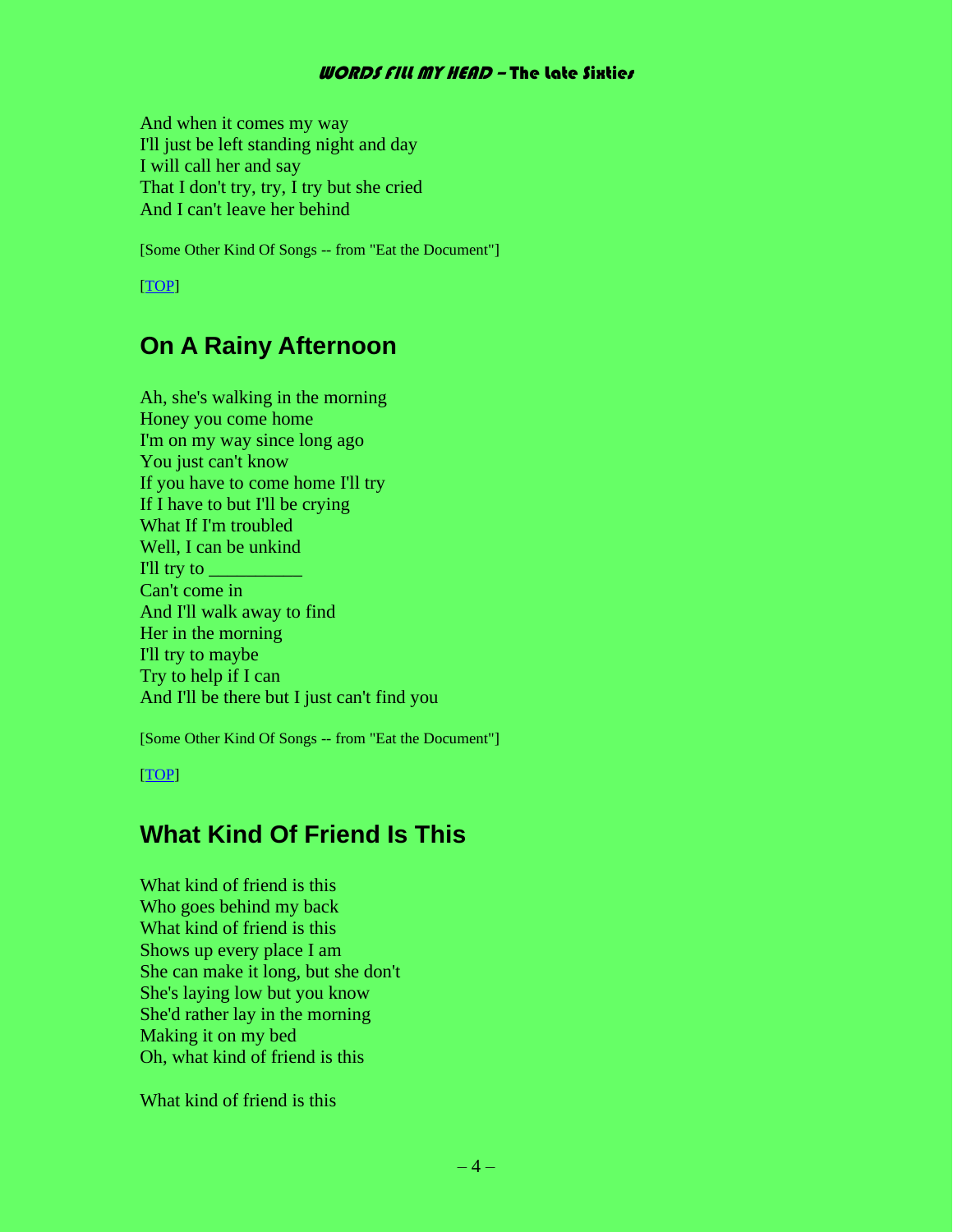Making everyone around What kind of friend is this Listening to everything I found She's tough on board When she goes down Late at night Walk around Well, she ain't good looking But she keeps on turtledoving in The backyard bed Tell me what kind of friend is this

She don't love and she don't hug You know she's going to be a dog She don't and she don't Her heart's beating and she knows she's wrong What kind of friend is this

What kind of friend is this Makes you hightail to and fro What kind of friend is this Wants to go wherever I go Gad darned shame Don't care for me My old lady if she could only see Tell me what kind of friend is this

[Some Other Kind Of Songs -- from "Eat the Document"]

[\[TOP\]](#page-0-1)

## <span id="page-4-0"></span>**Goin' To Acapulco**

I'm going down to Rose Marie's She never does me wrong She puts it to me plain as day And gives it to me for a song.

It's a wicked life but what the hell Baby, everybody's got to eat, And I'm just the same as anyone else When it comes to scratching for my meat.

Goin' to Acapulco Goin' on the run Goin' down to see soccer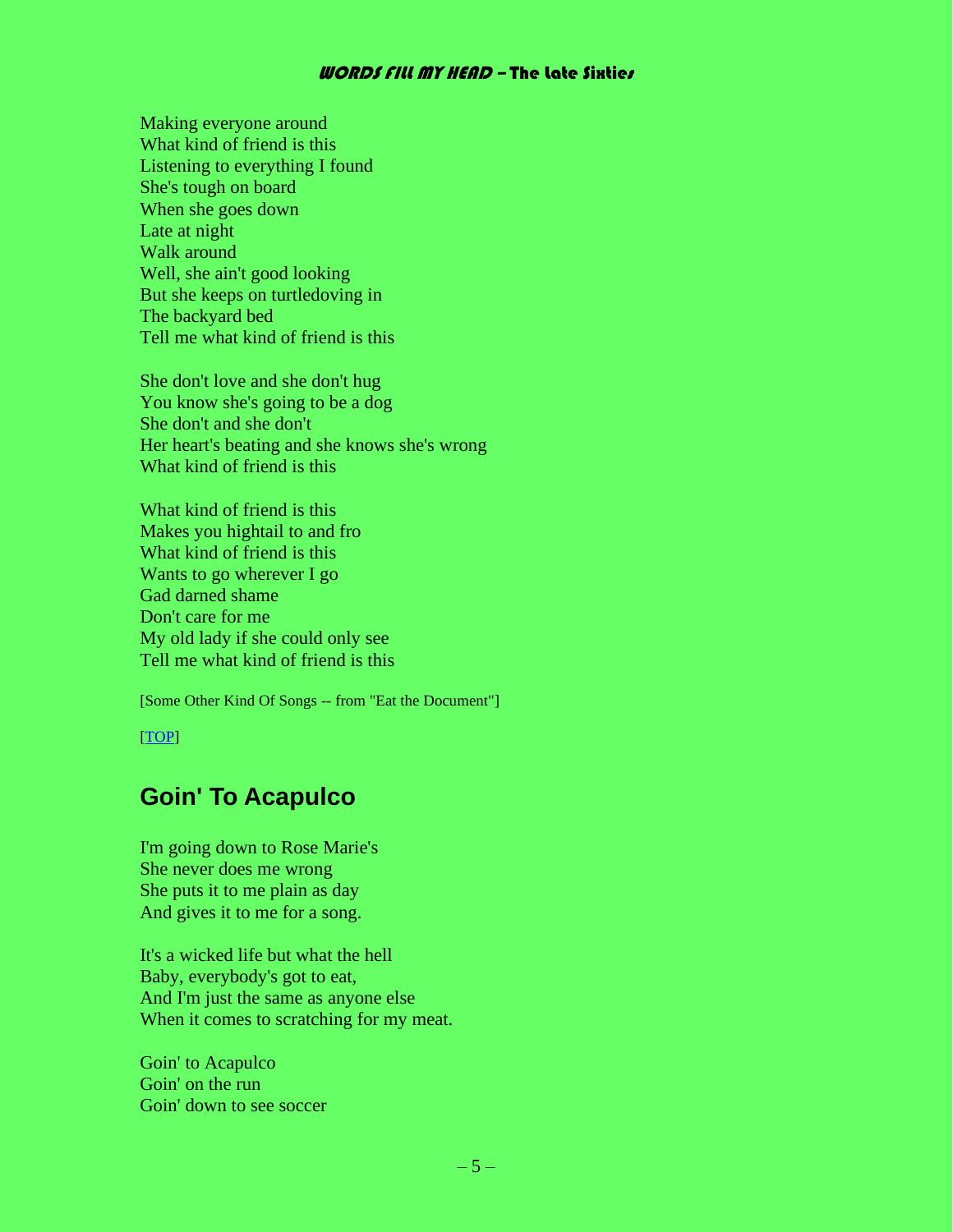Goin' to have some fun. Yeah Goin' to have some fun.

Now, whenever I get up And can't find what I need I just make it down to Rose Marie's And get something quick to eat.

It's lots of ways to make a livin' And I ain't complainin' none For I can blow my plum and drink my rum And go on home and have my fun

Goin' to Acapulco Goin' on the run Goin' down to see soccer Goin' to have some fun. Yeah Goin' to have some fun.

Now, if someone offers me a joke, I just say no thanks I try to tell it like it is And keep away from pranks.

Well, sometime you know when the well breaks down I just go on pump it some. Rose Marie, she likes to go to big places And just sit there waitin' for me to come.

Goin' to Acapulco Goin' on the run Goin' down to see soccer Goin' to have some fun. Yeah Goin' to have some fun.

[Source: Tape, Paul Williams: Bob Dylan -- Performing Artist]

[\[TOP\]](#page-0-1)

## <span id="page-5-0"></span>**All American Boy**

<span id="page-5-1"></span>*First version*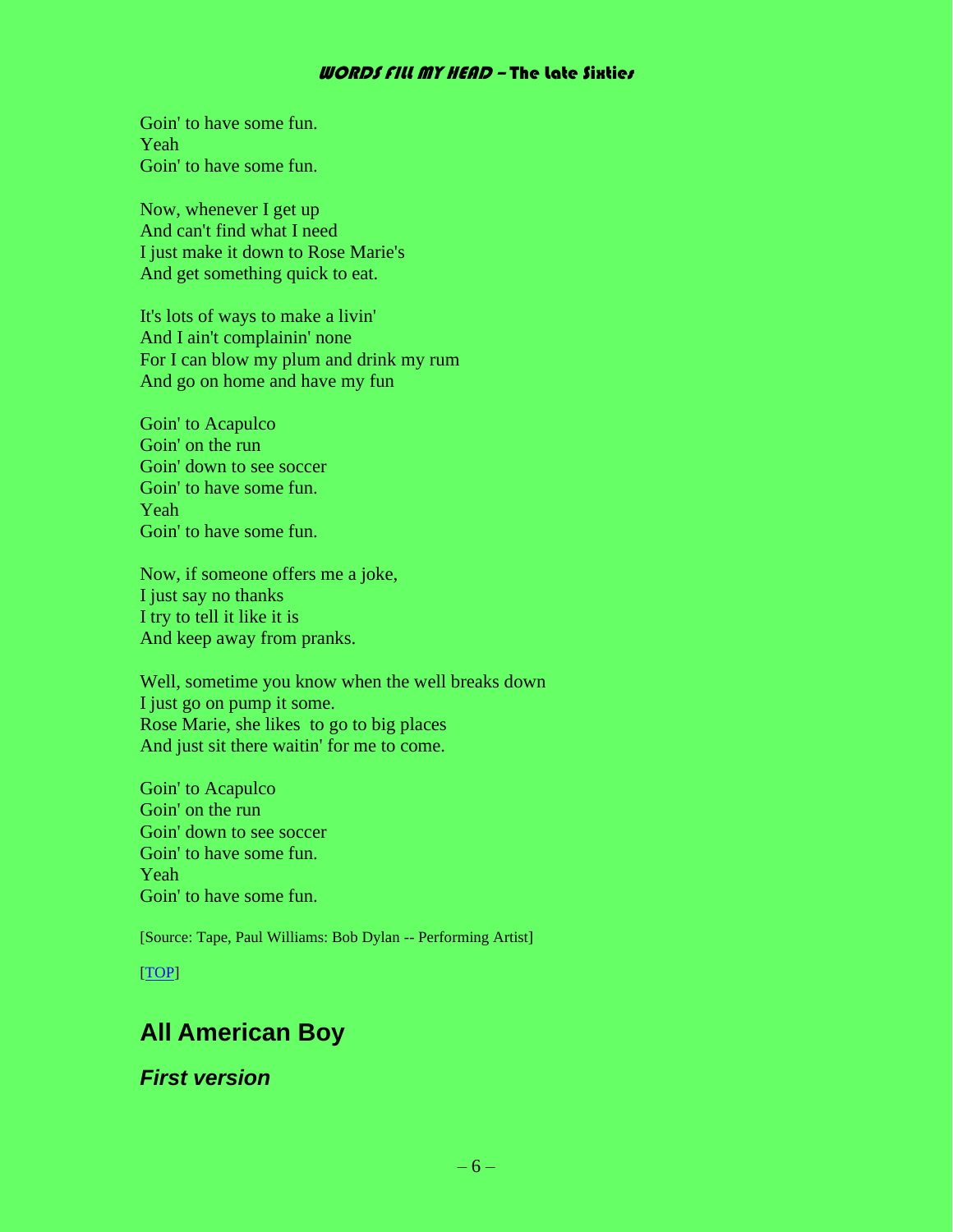Put it in tune Went out there in the month of June Bought a hot dog and smelled it And I smelled the crowd Everybody was a-down on this side of a cloud There was a holy cow and a medicine man And a sacred cow and an iron jaw that wouldn't break Well I tell you the story of how to become An All American Boy Instead of a bum Pound on the drum from five to six You'll be rocking and rollin and beating on bricks It's a good job to have if you're not working Clean your stuff and come up tight Gotta wish for it and that's right Go for a train on a whiskey jar Guzzle it up, here you are Pick it up, now hit it And the girls wiggle Yes, I've been making them all jump up and down And mingle in the socks And their britches Oh, you'll find that soon You'll be in the itches Itches all over Itch in your pants Itch while you dance Itching on down to the south of France Well, I know a boy of yesterday He became a guitar and he floated away In the summer and in the fall Everyone said he was having a ball Kicking up hot shit over the ocean He took himself a notion To put some of that lotion in his beat up guitar Put it on him then He's not very far Next time you call him a star Down the road boy They call him slim They don't care if they're carrying him Just a minute now, you'll see what I mean Here he come now

Well I bought me a guitar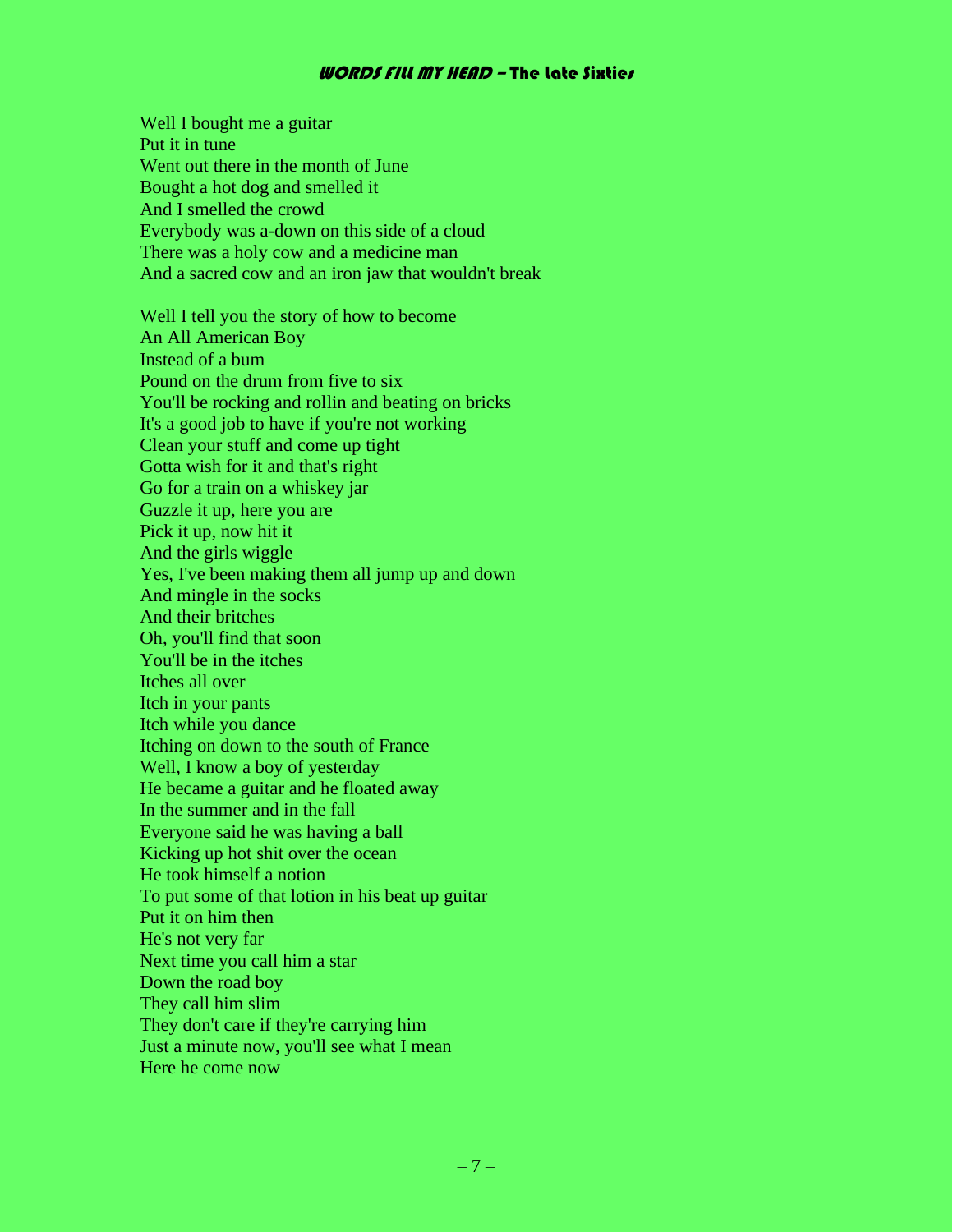Well sooner or later a boss gonna come He gonna take a look at ya, look at your drum Drink this sonny, it comes in a cup Yeah, he'll take you out to his farm Where he's fixing it up Girls don't giggle out there on the mountain Well, sooner or later you're bound to meet his wife You'll come and have the time of your life She's there and in her way She sure does like the things you play Well, you want to know about the manager soon We'll take you outside 'cause he knows you can croon He'll buy you new clothes, a new pair of shoes You'll be walking with the big drum blues You're a fine drummer now, you always knew you could be

[Source: Some Other Kind Of Songs]

[\[TOP\]](#page-0-1)

### <span id="page-7-0"></span>*Second version*

 $($  = backing vocals

Well I bought me a guitar Put it in tune Went out there in the month of June Was a hot dog night and a [stick in a roar] Everybody was a-down on this side There was a holy cow (holy Cow) Mean Cow (mean cow) Double jaw (double Jaw) Cow (Cow)

Well I'll tell you a story about how to become An All American Boy

You can beat on a drum Beat on a drum from five to six You'll be rock and rollin' soon gettin' your kicks It's a good job (good job) Joinin' the band (joinin' the band) Wave your hand (wave your hand) Clean your hand and come up tight Roll a smoke and down at night [Hold on] a train on a whiskey jar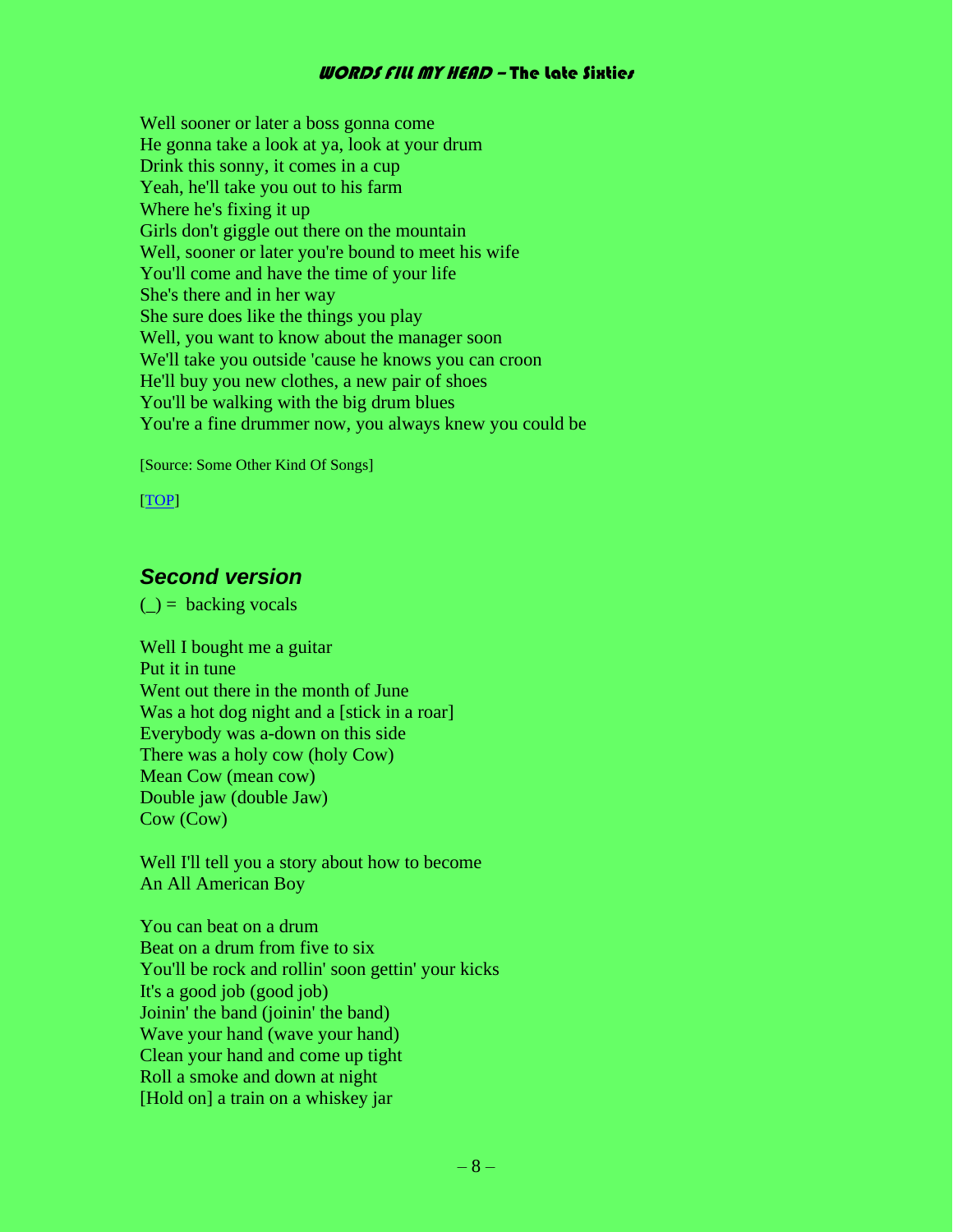Settle it down, there you are Hold it steady, pick it up now Now hit it (making the girls giggle)

Yes, you'll be makin' them little girlies giggle You'll be makin' them all just jump up and down and wiggle In their socks, in their britches All you'll find that soon you'll be itches Itches all over Itch in your pants, itch while you dance Itchin' on down [to the corn' of/till they goin' to?] France

Well, I know a boy that yesterday He become a guitar and he floated away He played his [bows] and he played them all He's just on there havin' a ball Kicking a hot storm up over the ocean He took himself a notion He got some lotion and he put it on his guitar Put it on him Next time you do it you can call him Jim Down the road boy They call him slim

They don't care if they're carry him Just a minute now, you'll see what I mean (Uncle Sam...in this land...rippin' up draft cards, an' all that-)

Well sooner or later a man's gonna come He gonna take a look at ya, look at your drum He be a man and he'll take you home Yeah, he'll take you out to his farm He'll give you a good un He'll give it to ya Well, he - (Girls don't giggle no more) Well, sooner or later you're bound to meet his wife And you'll come in have the time of your life Just pickin' up gum, pickin' up a star Pickin' up and goin' and goin' to the bar You and yur manager (Pickin' my nose) Well, you'll want to know about the manager soon He'll take you outside and put you on the moon He'll buy you new clothes, a new pair of shoes You'll be walking 'way with the big drum blues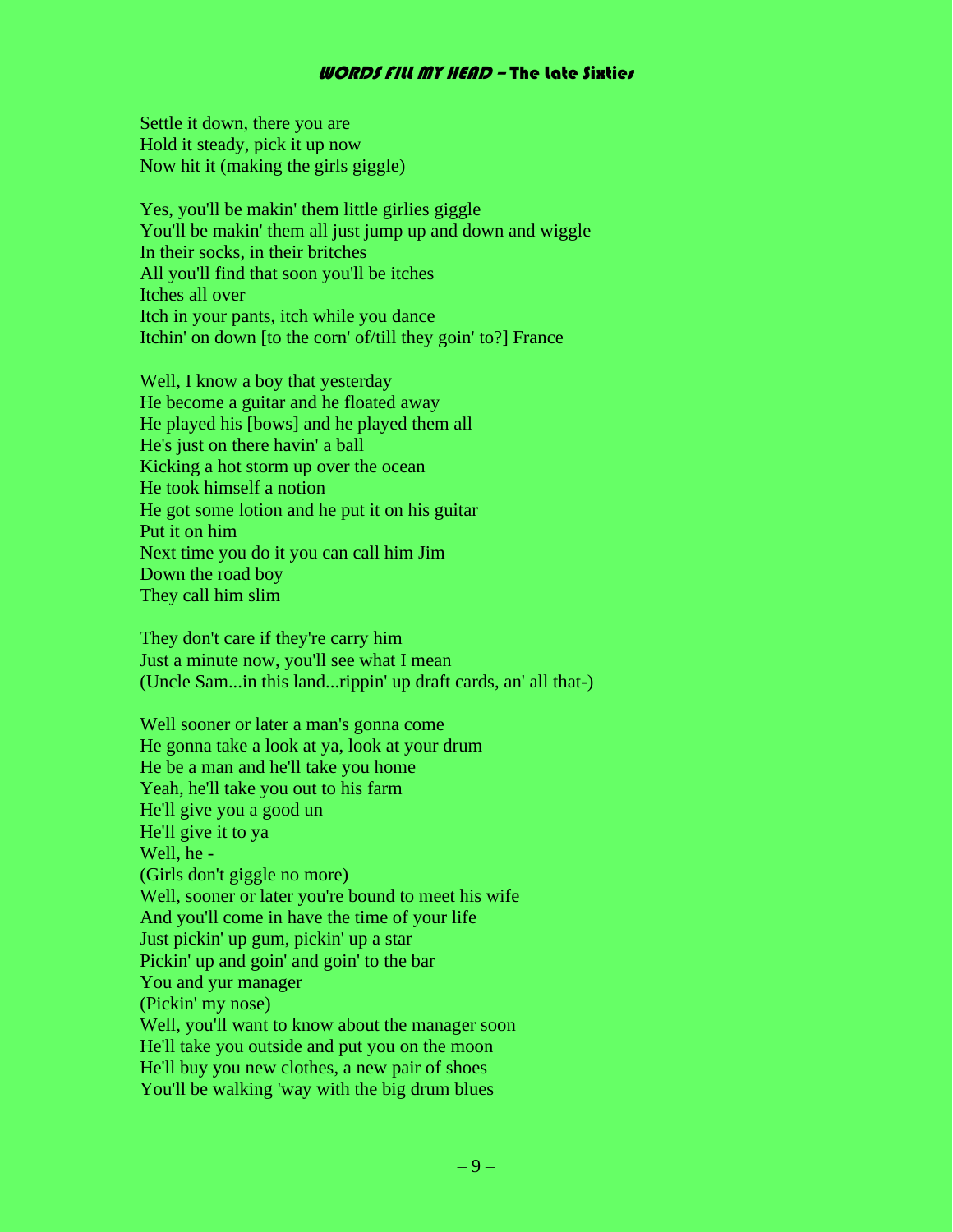You'll be a fine drummer, pick 'em as they comin' Dog a-hummin'.

[Source: The Genuine Basement Tapes Volume 4]

[\[TOP\]](#page-0-1)

### <span id="page-9-0"></span>**Bourbon Street**

I want another Bourbon Street Da da da da Oh so sweet Hold it down You better keep it neat Turn it over It was so complete I took it down and said Oh, oh have a seat But I don't live down On Bourbon Street No more, no more, no more, no more No, I don't live down On Bourbon Street no more

Bourbon Street Lordy-Town You better keep it sweet Put all your loving apples On your feet I don't even mind If you want to scratch your feet You can bag it Down in bitter sweet I don't beat the meat I like like my feet Ain't no sleet On my Bourbon Street

No. Bourbon Street A happiness'll get you Bourbon Street The girls they won't forget you Down on Bourbon Street Here they come now Here they come now Here they come now Here they come now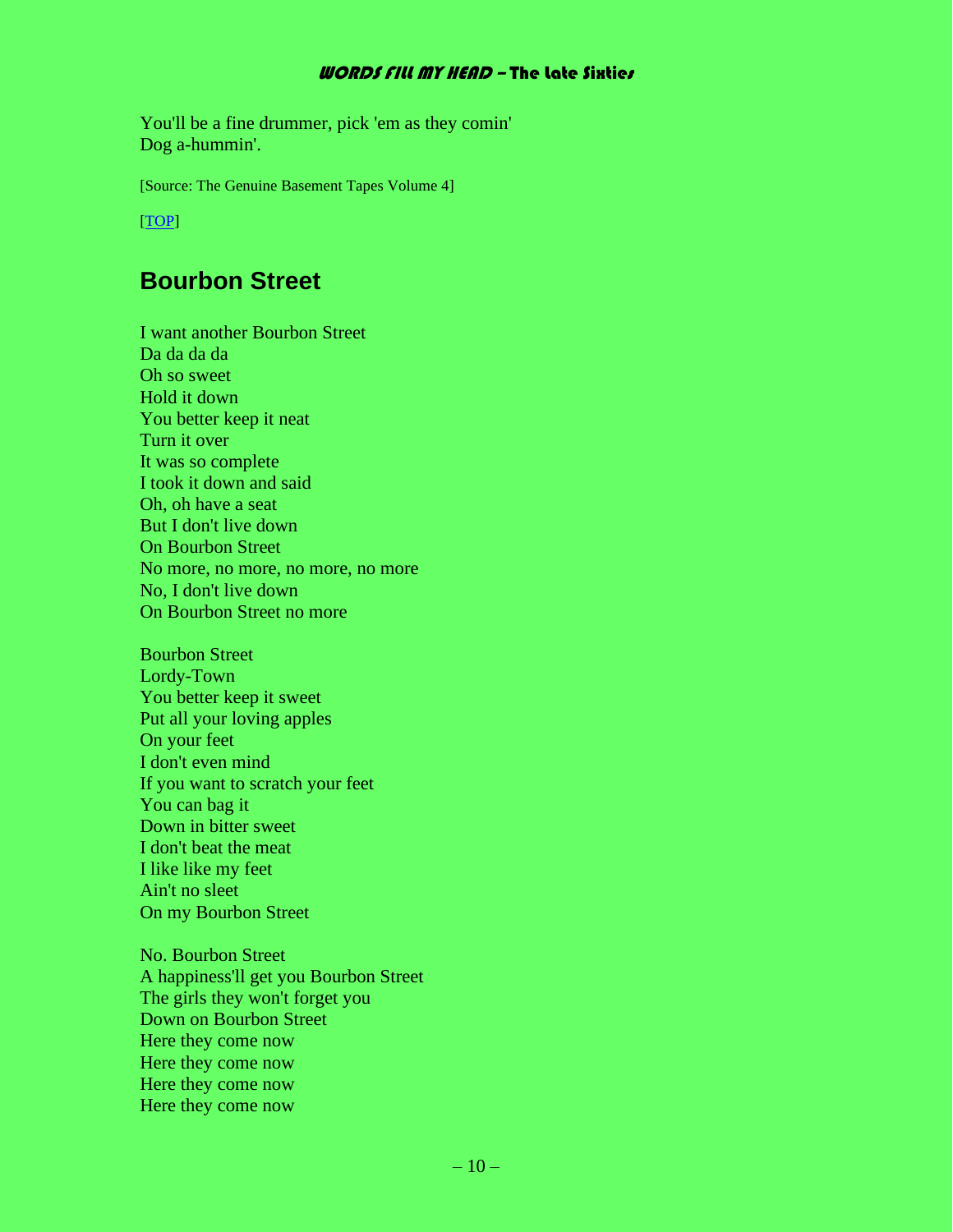All them little girls

I went down looking for Bourbon Street I looked so high It nearly took me off-a my feet Bourbon Street Oh, babe let me tell you, Bourbon Street Mr Bartender I'll have another Bourbon Street Oh, let me tell you Bourbon Street Let me have another Bourbon Street Talk to your brother, mother I want a Bourbon Street Mr Bartender I'll have another Bourbon Street

[Source: Some Other Kind Of Songs]

[\[TOP\]](#page-0-1)

## <span id="page-10-0"></span>**I'm Not There (1956)**

### <span id="page-10-1"></span>*First version*

Things all crashing there, she's all too tight In my neighbourhood, she cried both day and night I know it - 'cause he was there It's a milestone, but she's down on her luck And she's daily saloonin' but to make hard-earned buck Now and then ...

I believe she'd stop him if she wants time to care I believe that she may look upon the side who used to care And I go by the Lord anywhere, she's on my way But I don't belong there

No, I don't belong to her, I don't belong to every choir She's my Christ-forsaken angel, but she don't hear me cry She's the long-hearted mystic and she can't carry on When I'm there she's alright, but then he's not when I'm gone

Heaven knows that the answers she knows con no-one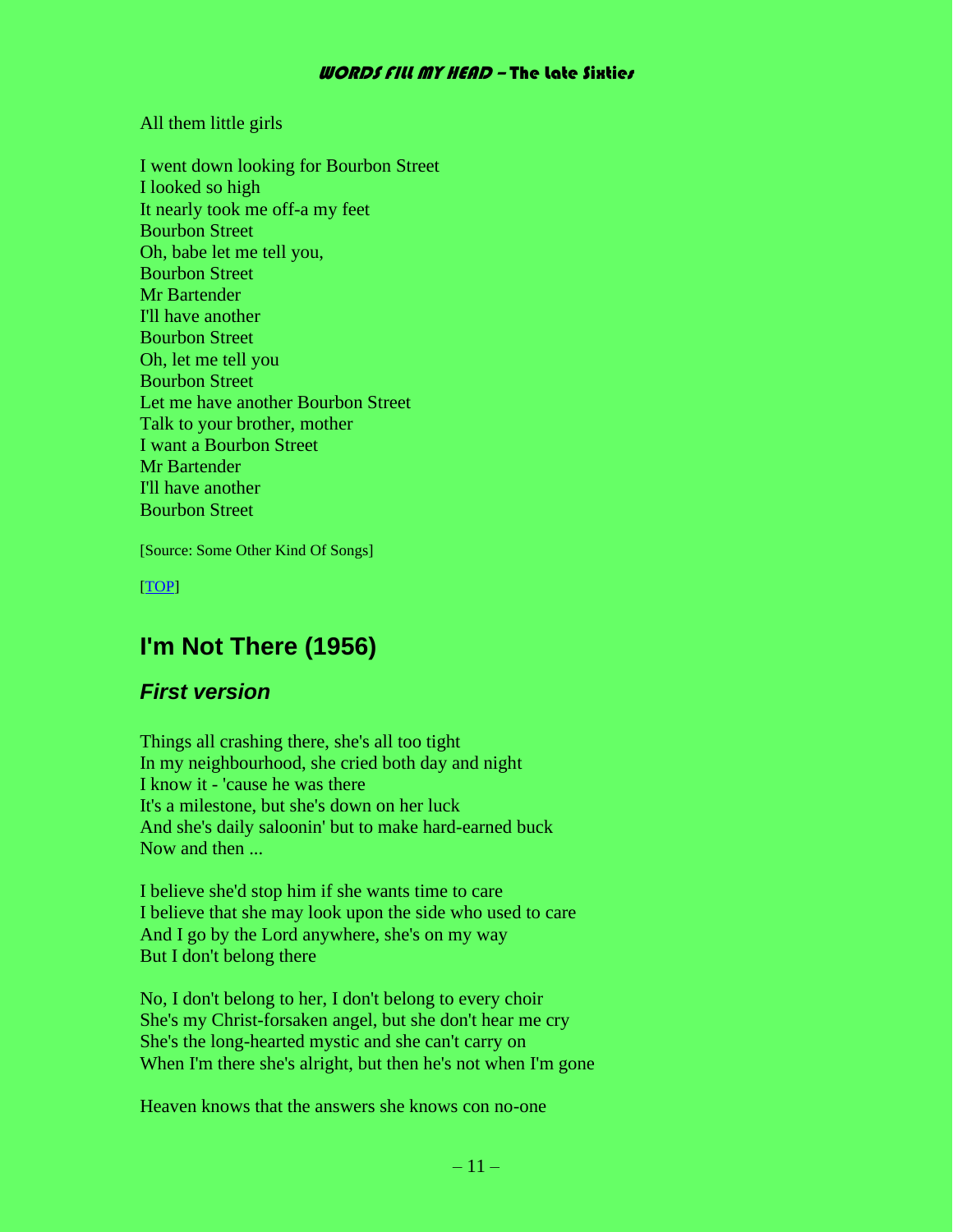### WORDS FILL MY HEAD – The late Sixties

She's the way, for sale and beautiful, she's mine for the one And I lost her, hesitating, by temptation as it runs But she don't holler me, I'm not there, I'm gone

Now I'll cry tonight like I cried the night before And I'm leased on the highs but I'll dream about the door It's alone, she's forsaken by her fate, worse to tell "It don't have approximation", she smiled "fare thee well"

Now, my all-decent lady, I was born to love her But she knows that the kingdom waits so high above her And I run, but I race, but it's not too fast to stay on But I got the fever, I'm not there, I'm gone

Well it's all about diffusion as I cry for her veil I don't need anybody now beside me to tell And it's all affirmation I receive, but it's not She's alone, pardon, beauty, but she don't like the spot And she calls ...

Yes, she's gone like the rainbow that was shining yesterday But now she's home beside me, and I'd like her here to stay She's a lone forsaken beauty, and it's 'Don't trust anyone' And I wish I was beside her, but I'm not there, I'm gone

Well it's too hard to stay here and I don't want to leave It's so bad, or confusing, but she's hard too hard to leave It's a load, it's a crime, the way she moulds me around But she told, phoned to hate me, but it's down to make a clown

Yes, I believe that it's rightful, Oh I believe it in my mind I've been told, like I said, when I before, carry on the grind Yes, his old gypsy told her, like I said "Carry on" I wish I was there to help her, but I'm not there, I'm gone

[Source: The Telegraph #4, suggestions by John Howells]

[\[TOP\]](#page-0-1)

### <span id="page-11-0"></span>*Alternate transcription*

She's all right and she's all too tight In my neighborhood she cried both day and night I know it - because he was there It's a milestone, but she's down on her luck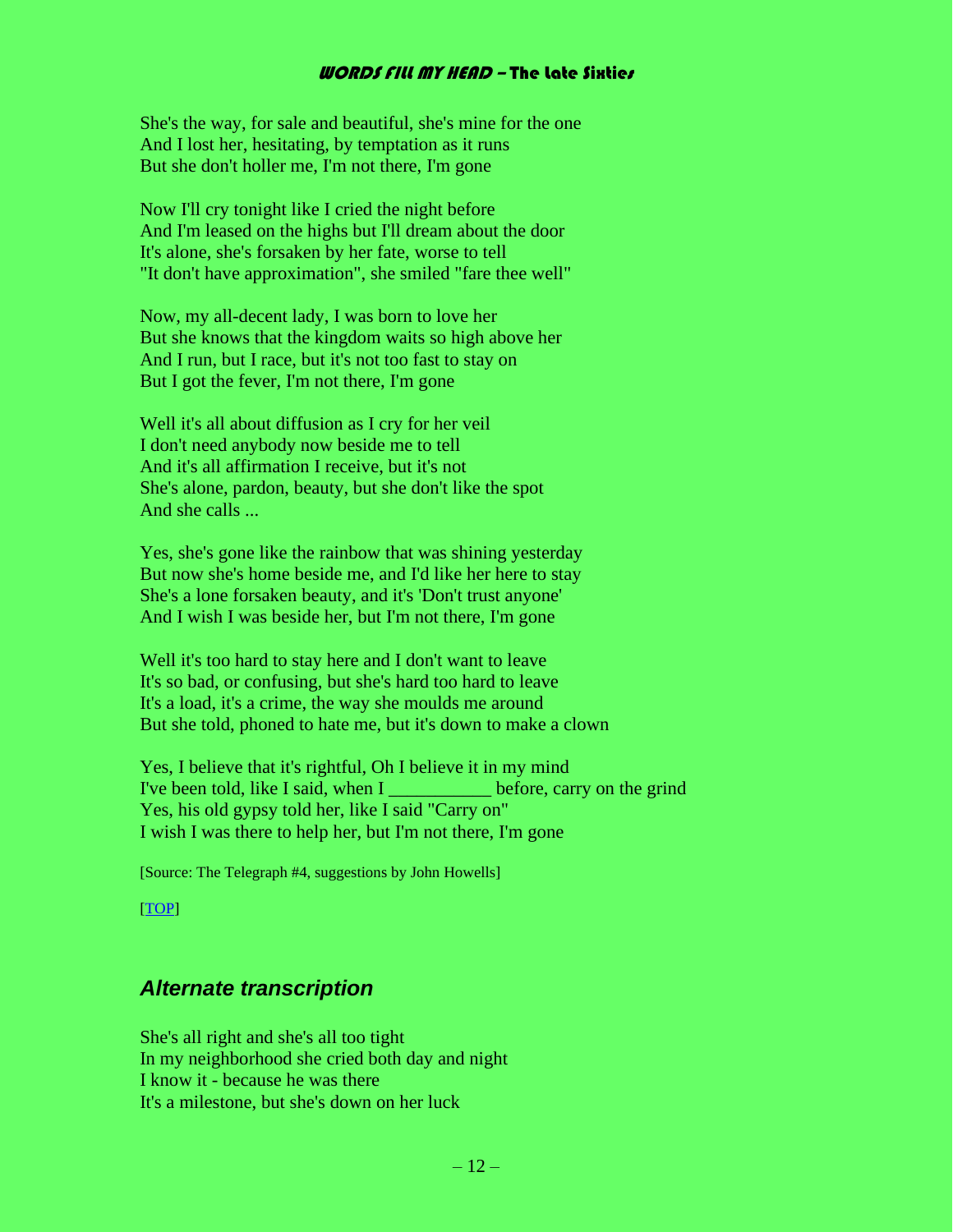### WORDS FILL MY HEAD – The late Sixties

And she's daily saloonin' but to making hard to buck Now and then ...

I believe that she's stopping if she wants time to care I believe that she'd look upon him deciding to care And I go by the law, anyway she's on my way But I don't belong there

No I don't belong to her, I don't belong to everybody She's my Christ-forsaken angel, but she don't hear me cry She's a long-hearted mystic and she can't carry on When I'm there she's alright, but then she's not when I'm gone

Heaven knows that the answers she's don't calling no one She's the way for sailing beautiful, she's mine for the one And I lost a heavy by temptation as it runs But she don't honor me, I'm not there I'm gone

Now I'll cry tonight like I cried the night before And I'm leased on the house but I dream about the door She's alone, she's forsaken by a fate worse to tell It don't have \_\_\_\_\_\_\_\_\_\_ she's my old fare-thee-well

Now when I l was born to love her But she knows that the kingdom waits so high above her And I run, but I race, but it's not too fast or slow But I don't perceive her, I'm not there I'm gone

Well it's all about ....... and I cry for her bell I don't need anybody now beside me to tell And it's all admiration I receive, but it's not She's a lone parting beauty, but she don't like the spot If she won't

Yes she's gone like the rainbow that was shining yesterday But now she's home beside me and I'd like her here to stay She's a form-forsaking beauty and it don't trust anyone I wish I was beside her, but I'm not there I'm gone

Well it's too heart-forsaking and I don't want to believe It's but she's hard, too hard to leave It's alone, it's a crime, the way she won't be around

\_\_\_\_\_\_\_\_\_\_\_\_\_\_\_\_\_\_\_\_\_\_\_\_\_\_\_\_\_\_

Yes, I believe that it's rightful, oh I believe it in my mind I've been told, like I said <when I> before "carry on the grind"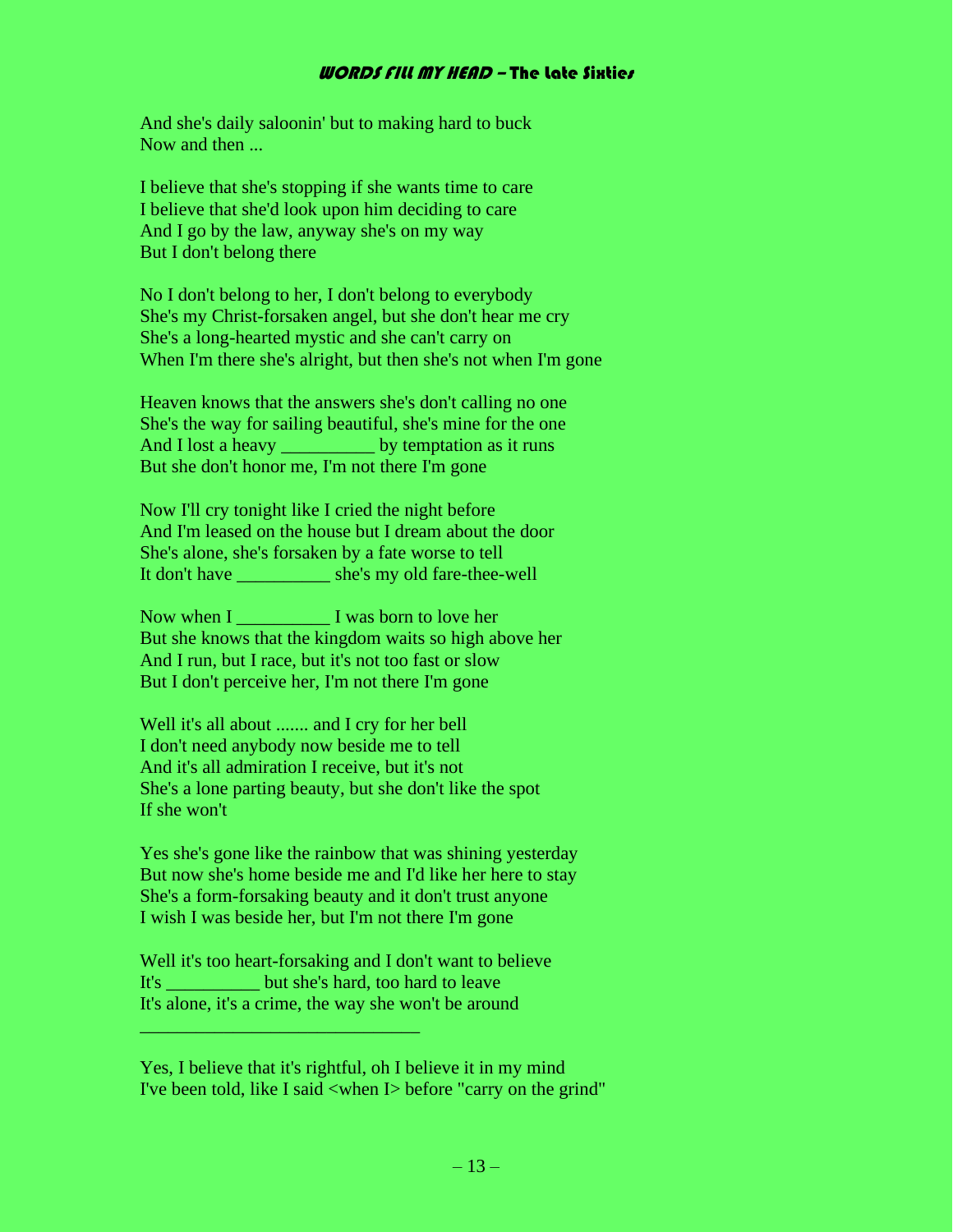And this old gypsy told her, like I said "carry on" I wish I was there to help her, but I'm not there I'm gone

[\[TOP\]](#page-0-1)

## <span id="page-13-0"></span>**Wild Wolf**

Now the ruins are barely rolling And the animals can't agree On all the bushes in the nations But nobody feels sorry for me If I lost everything of all the cities Yeah, but I can't help this smog The day I feel it She sure is standing But the holy book is written Oh, what page They are all there And as for a natural warning But nobody done yet understand Just like Pharao and his armies They were made of solid bread, yeah That old bad wolf's gonna howl his way to morning's Hold to some big cavern I would sit and wait, calling my children out there But I just don't mean to hesitate And if I was a missionary leader I would attempt to laugh and rage Yet the wild wolf he's still bubbling under And not a babe

[Source: Some Other Kind Of Songs]

[\[TOP\]](#page-0-1)

## <span id="page-13-1"></span>**Champaign, Illinois**

Bob Dylan & Carl Perkins

I got a woman in Morocco, I got a woman in Spain, Woman that's done stole my heart, She lives up in Champaign.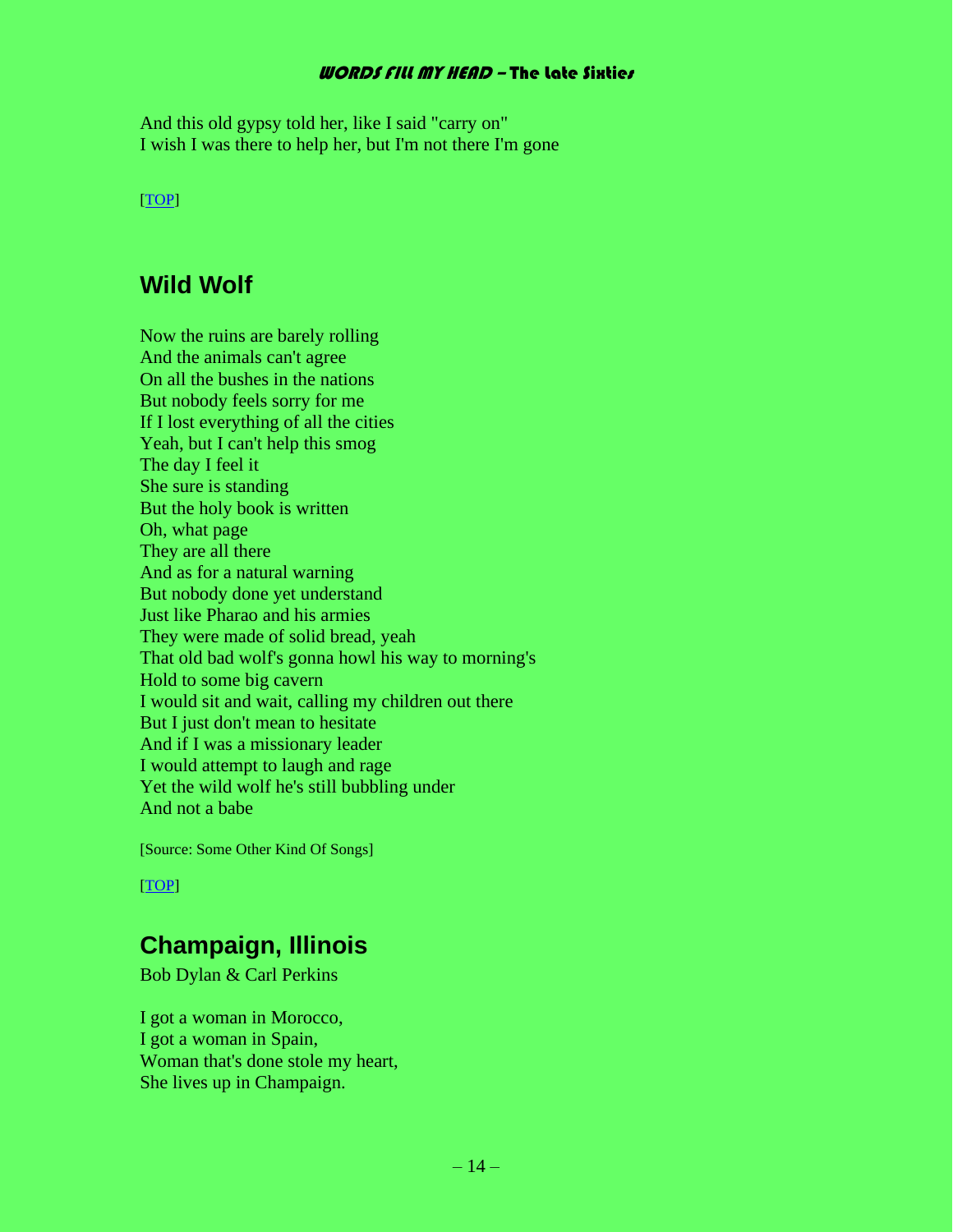I say Champaign, Champaign, Illinois, I certainly do enjoy Champaign, Illinois.

The first time that I went there, They treated me so fine. Man alive, I'm telling you, I thought the whole darn town was mine.

Up in Champaign, I say Champaign, Champaign, Illinois, I certainly do enjoy Champaign, Illinois.

Well, I didn't have a home on Friday, And on a Saturday too. Man alive, I'm telling you, They'll know just what to do up in Champaign, Illinois.

Up in Champaign, I say Champaign, Champaign, Illinois, I certainly do enjoy Champaign, Illinois.

Well, I've been a whole lotta places, There's nothin' I ain't done, But when it comes to women, boy, I got only one.

She's up in Champaign, I say Champaign, Champaign, Illinois, Yes, I certainly do enjoy Champaign, Illinois.

[Source: Some Other Kind Of Songs]

[\[TOP\]](#page-0-1)

# <span id="page-14-0"></span>**Running**

Love fine living and Down high and low She's dreaming But you might grow

You got me running I just can't stay Sorry little girl But this poor boy's goin' away